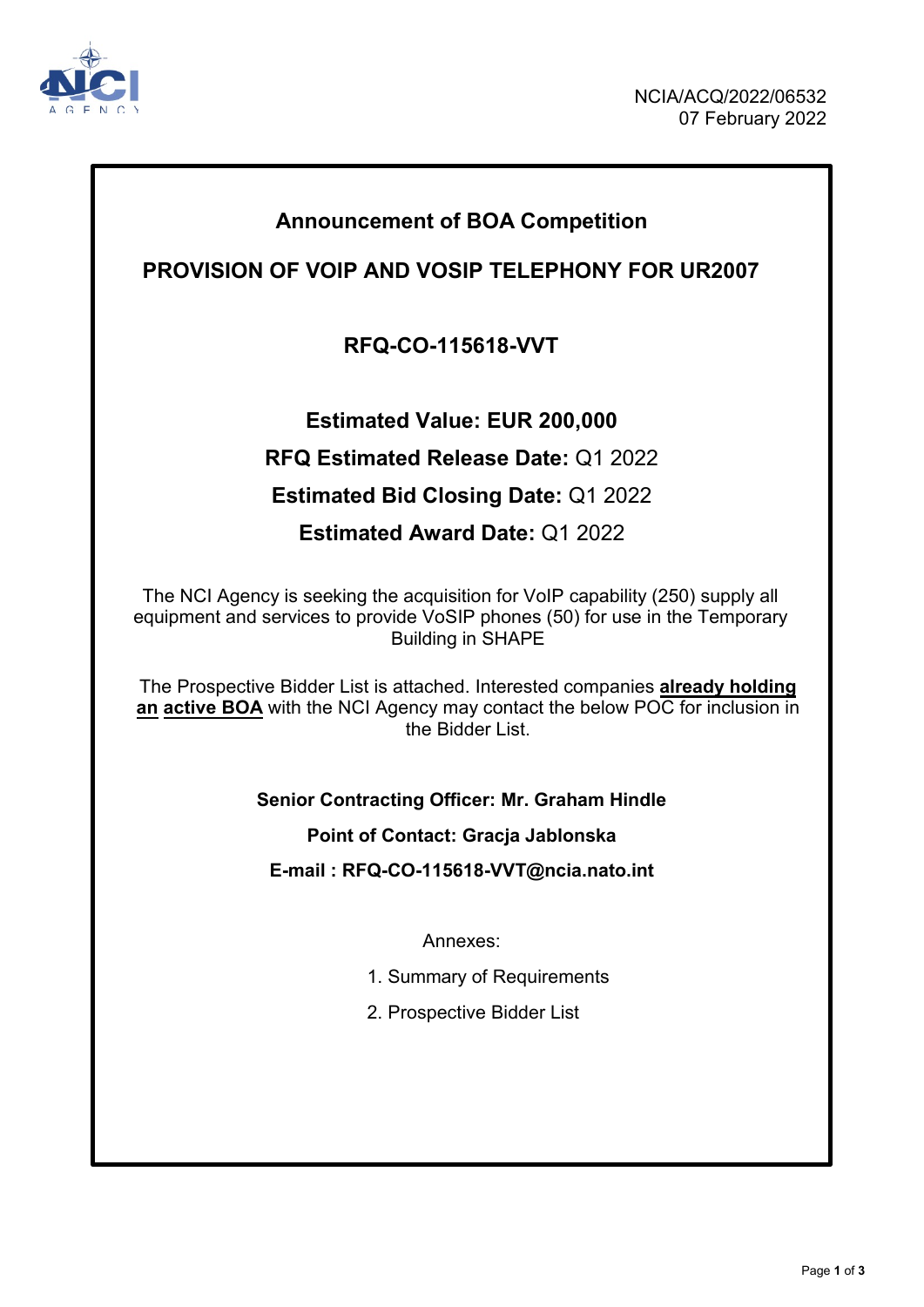# **Annex A – Summary of Requirements**

### **1. Introduction**

The purpose of this request for Quote (RFQ) is to establish a Contract for the provision of end-user equipment VoIP and VoSIP Equipment and Support Services for the new IT facilities with delivery at CSU Mons, Belgium.

### **2. Project Scope**

Interested and eligible companies may provide quotations for the following requirement:

2.1 The Contractor shall supply all equipment and services to provide a VoIP and VoSIP capability in Temporary building.

| <b>Description</b>                                                                         | Quantity |
|--------------------------------------------------------------------------------------------|----------|
| Cisco Phone Cisco IP Phone 8841                                                            | 250      |
| Collaboration Flex Plan 3.0                                                                | 1        |
| Basic Support for Flex Plan                                                                | 1        |
| NU On-Premises Calling Professional                                                        | 300      |
| SRST Endpoints (1)                                                                         | 600      |
| <b>Unified Communications Manager</b><br>Encryption License (1)                            | 1        |
| Unified Communications Manager v11<br>License (1)                                          | 300      |
| Unity Connection v11 License (1)                                                           | 300      |
| Emergency Responder v11 License<br>(1)                                                     | 900      |
| UCM Product Authorization Key (1)                                                          | 1        |
| <b>File Storage Entitlement</b>                                                            | 6000     |
| Pro Pack for Cisco Control Hub<br>Entitlement                                              | 300      |
| Messaging Named User Entitlement<br>(1)                                                    | 300      |
| Version 11x license entitlement                                                            | 1        |
| SNTC-8X5XNBD Cisco UC Phone<br>8841                                                        | 250      |
| EL1-8841-07L1 Tempest C SDIP<br>27A NTSWG VoIP Phone TSG<br>Accreditation No SG-A-22-2016, | 50       |
| <b>Tempest C Certificates</b>                                                              | 50       |

2.2. Delivery of equipment is expected within 8 weeks of effective Date of Contract at NCi Agency CSU Mons SHAPE Belgium.